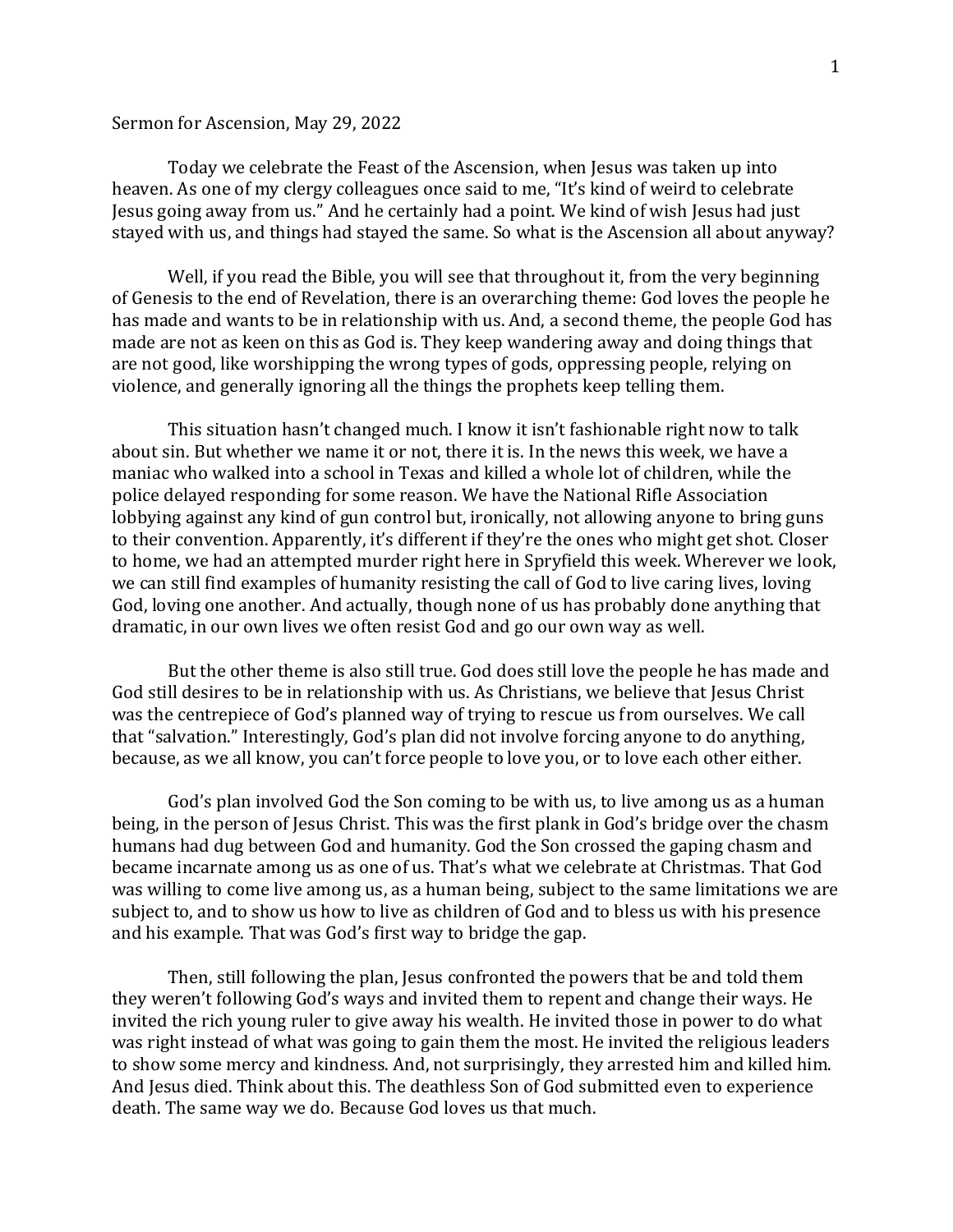Then God raised him from the dead, showing that God has power even over death, and giving us hope that this life is not the end for us either. And then, after Jesus spent 40 days popping in and visiting his disciples and disappearing again, he gathered them all for this, his actual last day on earth.

In Luke and in Acts we have this story about the Ascension. Jesus first tells his disciples to wait. To wait until they receive what the Father promised: his Holy Spirit. Jesus says they will be clothed with power when the Spirit comes upon them. And when this happens, then they will be his witnesses to bring good news to the whole world. He sends them to tell everyone, in Jerusalem, Judea and the ends of the earth to repent, to turn back to God, that their sins are forgiven and to offer them a new way of living. In fact, the same message Jesus preached during his lifetime. He's sending the Spirit filled disciples out to keep preaching it.

And then Jesus is taken up into the heavens. Bodily. This is tremendously important theologically. What it means is that not only did the Son of God come and share our human nature, but then he took our human nature back with him into the heart of the Trinity. He didn't just put on a human body temporarily for his holiday on earth, the way we might put on a dress or a pair of pants. He became completely joined to his humanity, so that when his human life on earth was over, he somehow took that humanity back with him to his eternal life in God. He took our human nature back to God. This is the second plank over the abyss we had dug between God and ourselves. His coming to us was the first plank and his taking us back with him was the second.

By his life, death, resurrection and ascension, God the Son created an unbreakable link between God and humans, in himself. And on those two planks, we can go to God with confidence. That is our bridge to God. Jesus Christ, the Son of God incarnate as a human, becomes the path for us to also dwell within the heart of the Trinity eternally. That's what the Ascension means.

But for us, here and now, we are still living on earth, still surrounded by the various sins and problems that face humanity in general and in our own lives. What difference does this make for us? I'm going to talk a little more about that next week, the next phase of God's plan of salvation. But as we wait for that, Jesus' command to his disciples at this point is still relevant. Wait. Wait and pray. Wait until we are clothed with power from on high. Wait until we receive what the Father has promised. Wait for the Spirit. Pray for the Spirit.

For the disciples, their whole way of life was changing. It had already changed when they left their nets and their tax tables and started following Jesus. For 3 years they followed him around and listened to him and practiced doing his work. But those days were also gone now Jesus had ascended. What next? They didn't know. That's why they needed to watch and pray. And wait for God's Spirit to guide them. Actively wait. Not like you're early for your flight so you sit in the departure lounge and kill time kind of waiting. The kind of waiting that is actively praying and seeking.